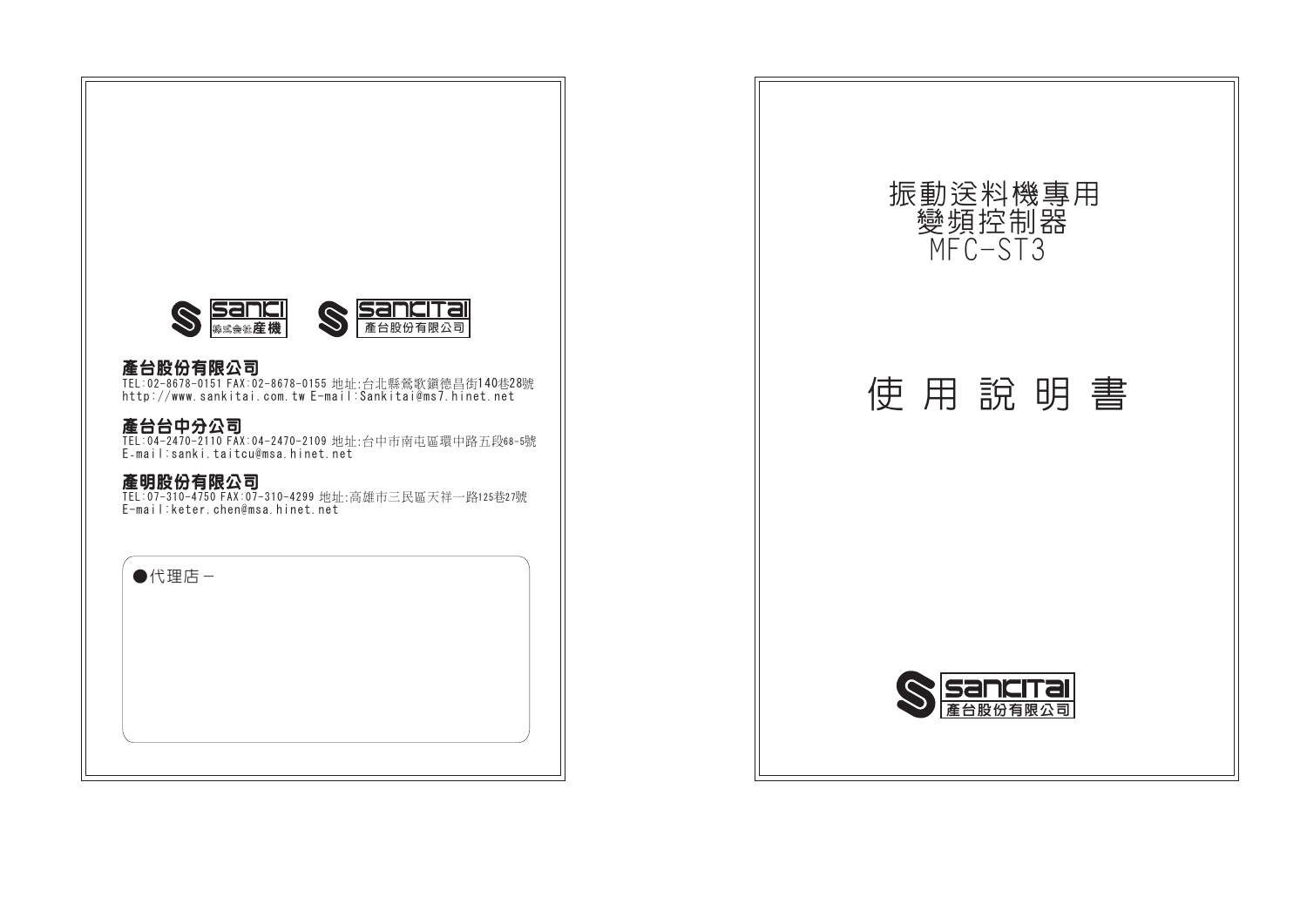### 一、前言

爲了充分地發揮本變頻控制器的功能及確保使用者的安全,請詳閱本操作 手冊。當您使用中發現任何疑難而本操作手冊無法提供您解答時,請連絡經銷 商或本公司業務人員,我們的專業人員會樂於為您服務,並請您繼續採用產台 產品。

### ※ 使用須知

變頻器乃雷力雷子產品,為了您的安全,本手冊中有「危險」「注意」等 符號提醒您於搬運、安裝、運轉時,檢查變頻器之安全防範事項,請您配合而 使變頻器之使用更加安全。

企余險 -錯誤使用時,可能造成人員傷亡。 -錯誤使用時,可能造成變頻器或機械系統損壞。 注意-

| 危險                                |
|-----------------------------------|
| 在關閉電源後,在面板顯示燈熄滅5 分鐘內,請勿觸摸電路板及零組件。 |
| 不可在送雷中實施配線,執行運轉時請勿檢查電路板上之零組件及信號。  |
| 請勿自行拆裝更改變頻控制器內部連接線或線路與零件。         |
|                                   |

變頻器接地端子請務必正確接地。  $\bullet$ 

## 注意

● 請勿對變頻控制器內部的零組件進行耐壓測試,這些半導體零件易受高雷壓損毀

二產品檢查

 $\bullet$  $\bullet$  $\blacksquare$ 

每台產台變頻器在出廠前均做過功能測試,客戶於變頻器送達拆封後,請 執行下列檢查步驟。

 $-1$ 

變頻器是否因運送不愼造成損傷,若有損壞請勿接入電源。  $\bullet$ 當您發現有上述問題時請立即通知產台各區業務人員。

# 備考欄

| 出力周波數(Hz) | 出力電壓(%) | 備 | 註 | 出力周波數(Hz) | 出力電壓(%) | 備 | 註 |
|-----------|---------|---|---|-----------|---------|---|---|
|           |         |   |   |           |         |   |   |
| 出力周波數(Hz) | 出力電壓(%) | 備 | 註 | 出力周波數(Hz) | 出力電壓(%) | 備 | 註 |
|           |         |   |   |           |         |   |   |
|           |         |   |   |           |         |   |   |
| 出力周波數(Hz) | 出力電壓(%) | 備 | 註 | 出力周波數(Hz) | 出力電壓(%) | 備 | 註 |
|           |         |   |   |           |         |   |   |
| 出力周波數(Hz) | 出力電壓(%) | 備 | 註 | 出力周波數(Hz) | 出力電壓(%) | 備 | 註 |
|           |         |   |   |           |         |   |   |
|           |         |   |   |           |         |   |   |

紀錄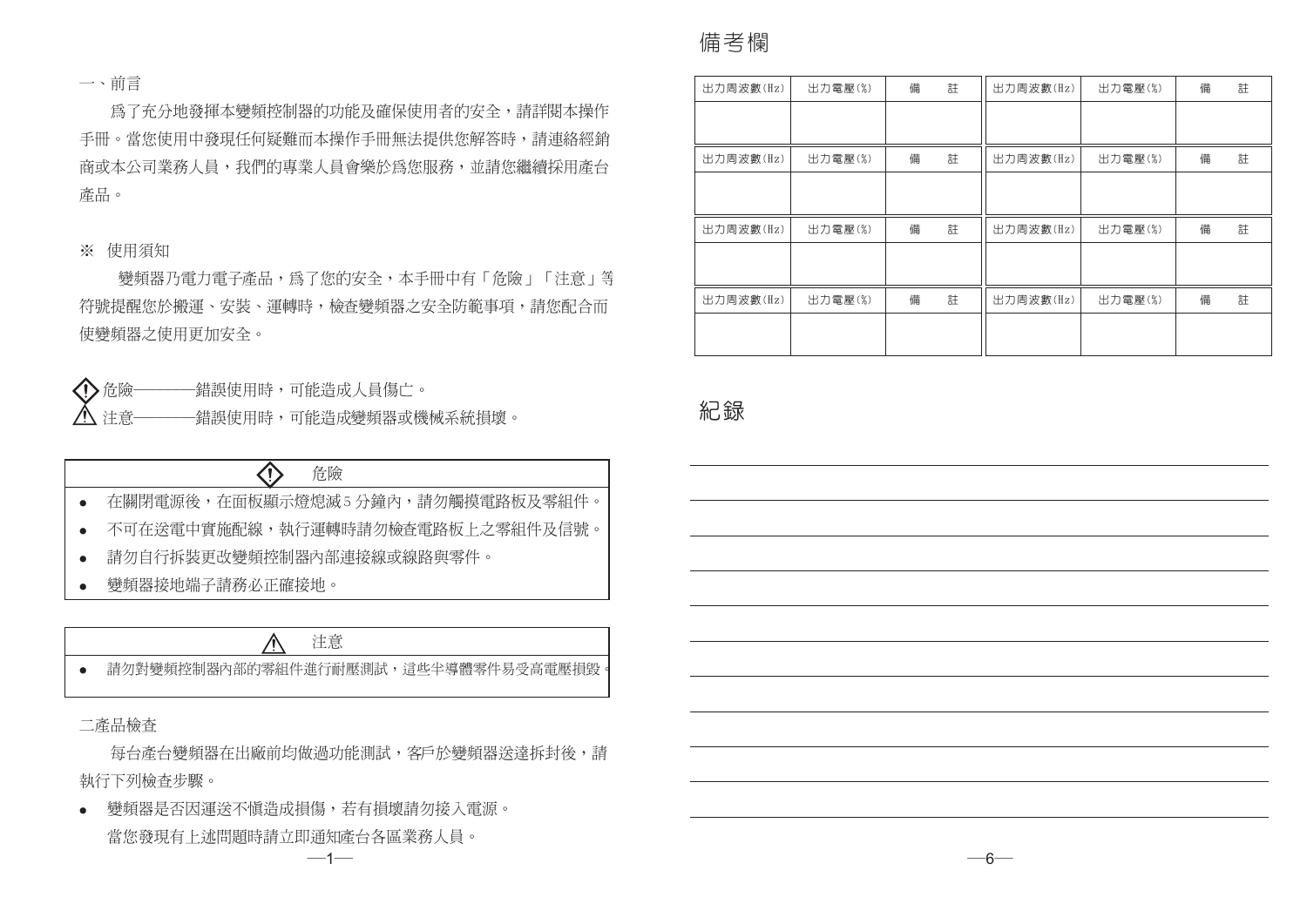# MFC-ST3 操作說明

**I、參數設定或顯示** 

參數設定可於運轉或停止中設定。若在運轉中改變電壓或頻率參數,可立即察看負載

端的變化以便參數的設定。參數會白動儲存以便下次開機時當作開機設定值。

### 操作說明

- 1: 按下"SFLFCT" 鍵依序顯示電壓値(V%)、頻率値(Hz)、緩啓動(SF.START)、緩 停止(SF.STOP)、啓動延遲(SENSOR ON DELAYTIME)、停止延遲(SENSOR ON DFI AYTIMF)等參數,並顯示於七段顯示器上。
- 2: 按"SFIFCT"鍵選擇到要改變的參數上,按下"SFT" 鍵後,對應的IFD開始閃 爍,谁入參數設定模式。
- 3: 按"UP" 鍵或"DOWN" 鍵改變參數值。
- 4: 參數設定完成後,按下" SET" 鍵結束設定或 5 秒後自動結束設定。結束設定 時,對應 | FD 不再閃爍。
- Ⅱ、控製器面板與各部名稱



按鍵功能 A: "SELECT" KEY-選擇要設定或顯示的參數 B: "SET" KEY-進入設定模式或結束設定模式 C: "UP" KEY-

參數値往上增加

 $D: "DOWN" KFY-$ 

參數值往下減少

 $-3-$ 

Ⅲ、畢常表示

| 顯示          | 容<br>内                                            | 處 理 方 式            |
|-------------|---------------------------------------------------|--------------------|
| 七段顯示器:F-01  | 負荷過載                                              | 1. 降低輸出電壓比(V)      |
|             |                                                   | 2. 減少零件承載重量        |
|             | 七段顯示器:E-02  二次側 DC 電壓異常                           | 1.關機再開,若再出現需送修     |
|             |                                                   | 1. 是否 FUSF 斷       |
| "RUN LED"既爍 | 負載斷線                                              | 2. 是否負載未接          |
|             |                                                   | 3. 是否負載損壞          |
| 七段顯示器:E-04  | <b>IFET 溫度過高</b>                                  | 1. 關機冷卻再開,若再出現需送修  |
|             |                                                   | 2. 降低工作環境          |
| 七段顯示器: E-05 | 感溫零件未接或斷線                                         | 關機再開,若再出現需送修<br>1. |
|             | 七段顯示器: StOP IPAUSE Connector 輸入中止 I1. 解除 PAUSE 設定 |                    |

# IV、MFC-ST3接線圖





不使用sensor與外部控制時的接線

 $-4-$